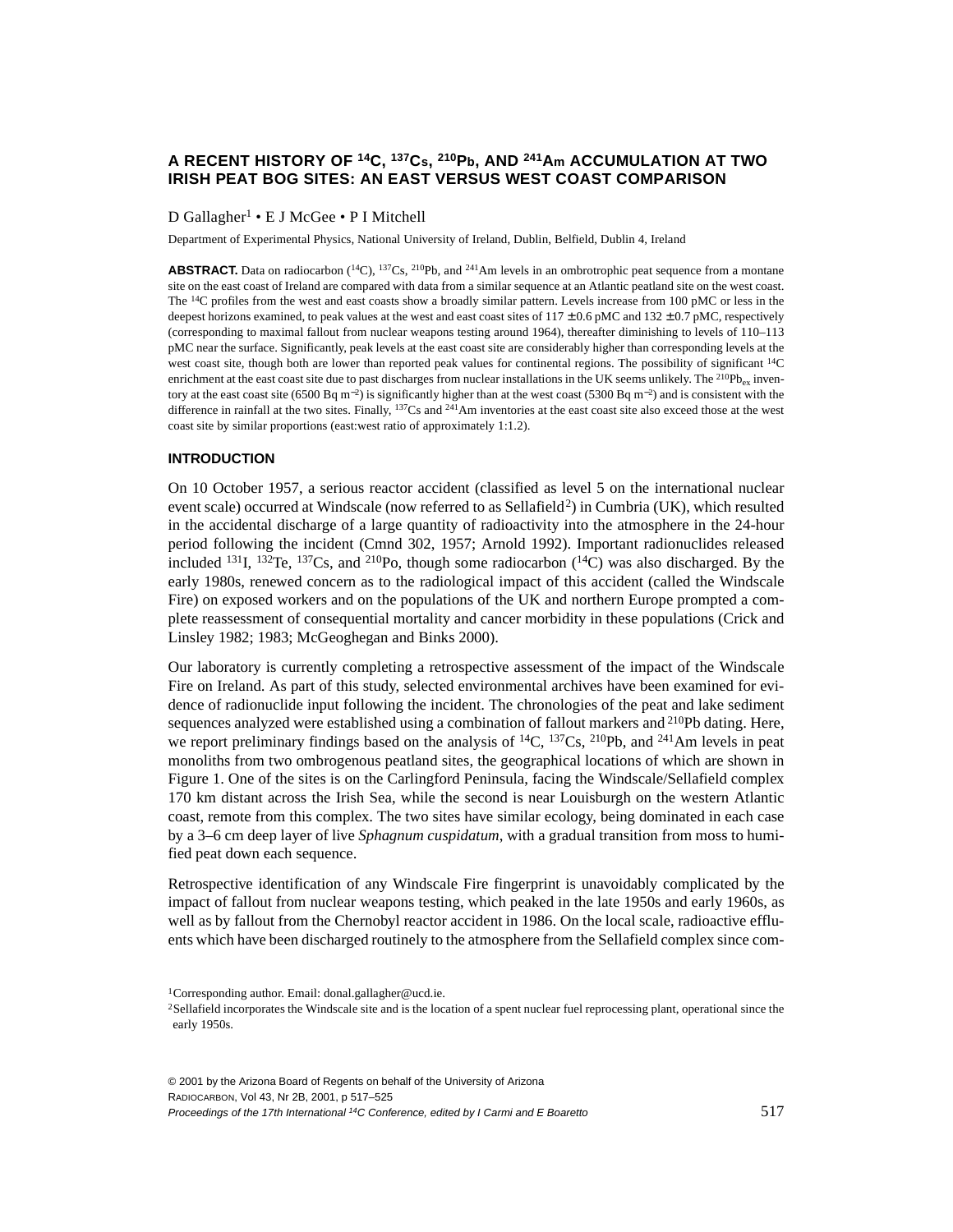## 518 *D Gallagher et al.*



Figure 1 Locations of the sampling sites on the west and east coasts of Ireland, and the Windscale/Sellafield complex on the west coast of England

mencement of operations in 1951 may also complicate interpretation. Historically, discharges from Sellafield have greatly exceeded those from any other nuclear complex in western Europe and have been reviewed in detail elsewhere (Gray et al. 1995; Chamberlain 1996; Jones et al. 1996; McNamara and McCartney 1998). It is sufficient to note that annual discharges of 14C to the atmosphere from Sellafield in the period 1951–1999, inclusive, averaged 7.0 TBq, peaking at 32 TBq in 1976 (Gray et al. 1995). The cumulative  ${}^{14}C$  release from the UK's nuclear industry as a whole is estimated to have been about 1 PBq in the same period (McNamara et al. 1998). By comparison the cumulative release from atmospheric nuclear testing is estimated to have been 220 PBq (UNSCEAR 1993).

## **METHODS**

Three peat monoliths were extracted from within a  $10 \text{ m}^2$  area at both sites. Upon transfer to the laboratory, they were sectioned at a resolution of one centimeter and the outer rind of each discarded. Following drying, corresponding sections from the monoliths taken at each site were pooled and homogenized to produce a single composite sequence of samples. This approach is designed to reduce "front-end" variability, a feature often observed in studies of this nature (McGee et al. 1995). The bulk density of each section was also measured and recorded.

Equal volume aliquots of sample material were placed in low background, polyethylene counting vials and the activities of <sup>210</sup>Pb, <sup>137</sup>Cs, <sup>241</sup>Am, <sup>214</sup>Pb, <sup>214</sup>Bi, and <sup>7</sup>Be determined by low-energy photon spectrometry. The detector system was calibrated for energy and efficiency using standards supplied by NIST (US).

Normally, when <sup>14</sup>C dating, careful pretreatment of the sample is considered essential (Williams 1989; Cook et al. 1998). Here, however, the object of our study was to measure the total 14C content of each section. Samples were, accordingly, converted to benzene without pretreatment. Measurement of the  $14C$  activity was carried out using an actively shielded, low-level, liquid scintillation spectrometer and was expressed as a percentage of modern carbon activity (pMC) according to convention (Stuiver and Polach 1977).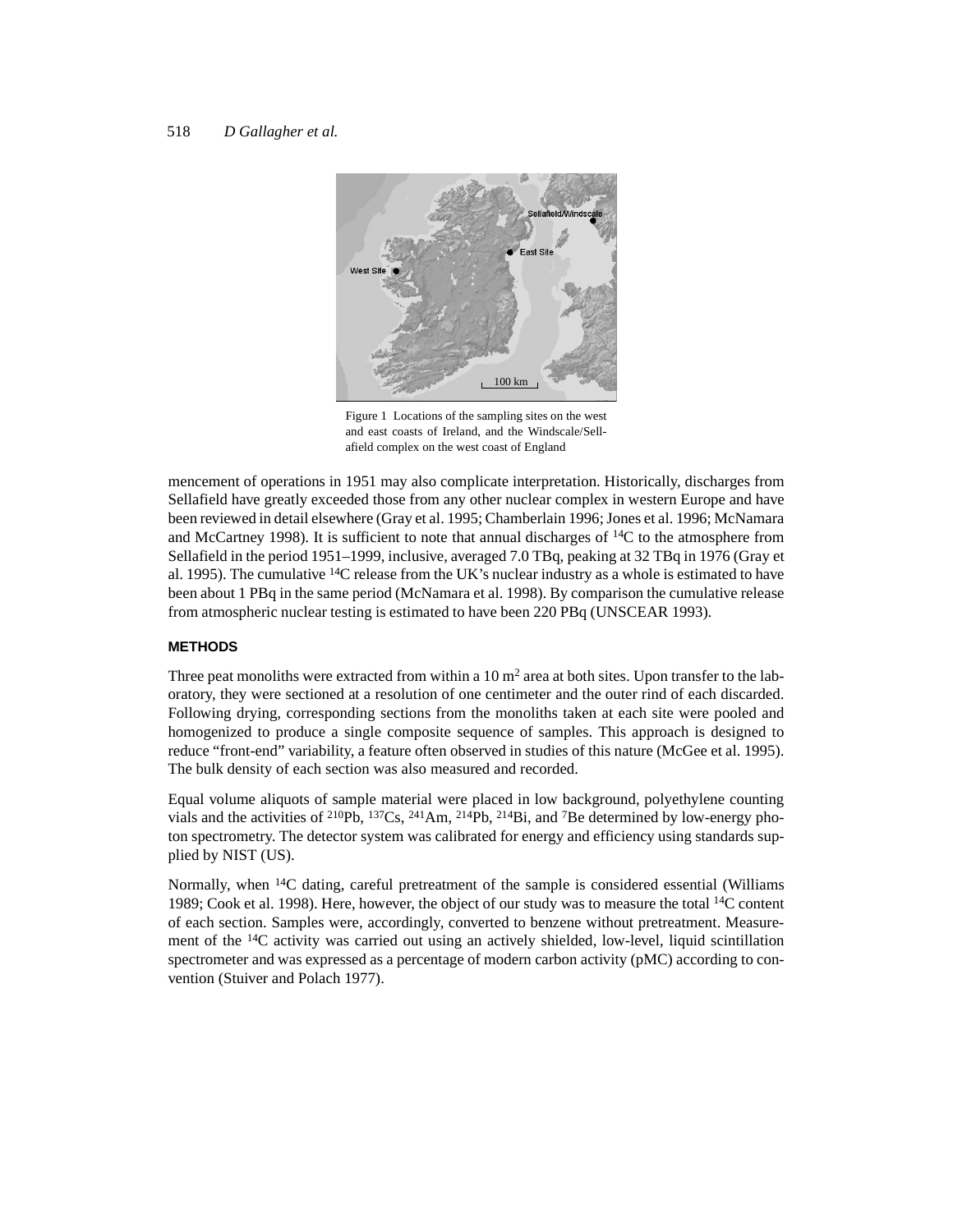## **RESULTS AND DISCUSSION**

## **Radionuclide Profiles**

#### The Western (Louisburgh) Site

The results of the analyses carried out on the west coast sequence are depicted in Figures 2 and 3. The 137Cs deposition profile (Figure 2) shows a single, unresolved peak, comprising the relatively sharp Chernobyl accident pulse of May 1986 and the more protracted weapons fallout pulse which peaked in 1963–64. For this reason it is difficult to assign a precise horizon to the Chernobyl event, though there are grounds for assuming that it corresponds to a depth of between 4 and 6 cm. Similarly, the horizon associated with the peak in weapons fallout appears to lie between 7 and 10 cm depth. Evidence in support of this assignment is provided by the detection of weapons fallout <sup>241</sup>Am, which peaks within the same depth interval.

<sup>137</sup>Cs has been reported to show some mobility in peat (McGee et al. 1995). Our data are consistent with this observation in that limited down-core movement of <sup>137</sup>Cs is apparent, with measurable concentrations present at levels well below the first detected occurrence of 241Am. On the other hand, it is recognized that  $^{241}$ Am is less mobile in peat than  $^{137}Cs$  (McGarry 1991; Mitchell et al. 1992). Thus, it is reasonable to regard the  $^{241}$ Am peak as a reliable horizon marker, approximating to the year 1964, when maximal fallout from weapons testing occurred (Testa et al. 1999).

The data for <sup>7</sup>Be deposition in the sequence are also given in Figure 2. Input of this short-lived, naturally occurring radioisotope ( $T_{1/2}$  = 53.3 days) is via wet deposition. Given the half-life, detection was restricted, as expected, to the top few centimeters of the sequence within the zone of live vegetation where soil bulk density is least (Figure 3).

In the west coast sequence, there is good stratigraphic correlation between the  $^{241}$ Am peak, referred to above, and the <sup>14</sup>C peak (Figure 2). It is logical that excess concentrations of <sup>14</sup>C in the terrestrial environment should reflect the occurrence of  $241$ Am since, in the main, they share the same source, namely, atmospheric nuclear weapons tests prior to the limited test ban treaty of 1963. The <sup>14</sup>C profile shows enhanced concentrations down to a depth of approximately 16 cm, with subsequent relaxation to concentrations slightly in excess of 100 pMC at greater depths. The profile follows a smooth progression with the exception of a lower than expected pMC value for the 6–7 cm interval. This interval coincides with a sharp density fluctuation, mirrored by a marked <sup>210</sup>Pb<sub>ex</sub> anomaly (Figure 3). The latter may explain the low pMC value, since they suggest an exceptionally dry period during which there may have been some redeposition of carbon from older reservoirs onto the peat surface via wind blow.

The data are also interesting in that the concentration of  $^{14}$ C never exceeds 117 pMC; a value which is considerably lower than previously reported for organic rich sediments in the northern hemisphere. In similar work, McGeehin (1998) found peak  $^{14}C$  levels of over 150 pMC in a deltaic marsh sequence in Louisiana coinciding with the year 1964, and recorded pre-bomb levels of approximately 97 pMC, while Schell (personal communication) recorded peak 1964 levels of approximately 145 pMC in an organic soil sequence from Imnavait Creek in Alaska, with values falling to 100 pMC in 1950. Harkness et al. (1986) recorded levels of up to 155 pMC in the leaf litter of a forest soil sampled in northwest England in autumn 1972, while Jungner et al. (1995) recorded peak levels of 156 pMC in Sphagnum from a Finnish peat bog.However, peak 14C content in atmospheric  $CO<sub>2</sub>$  and in tree rings considerably exceed all of the above values, with maximum concentrations in the region of 180 pMC (Goodsite et al. 2001).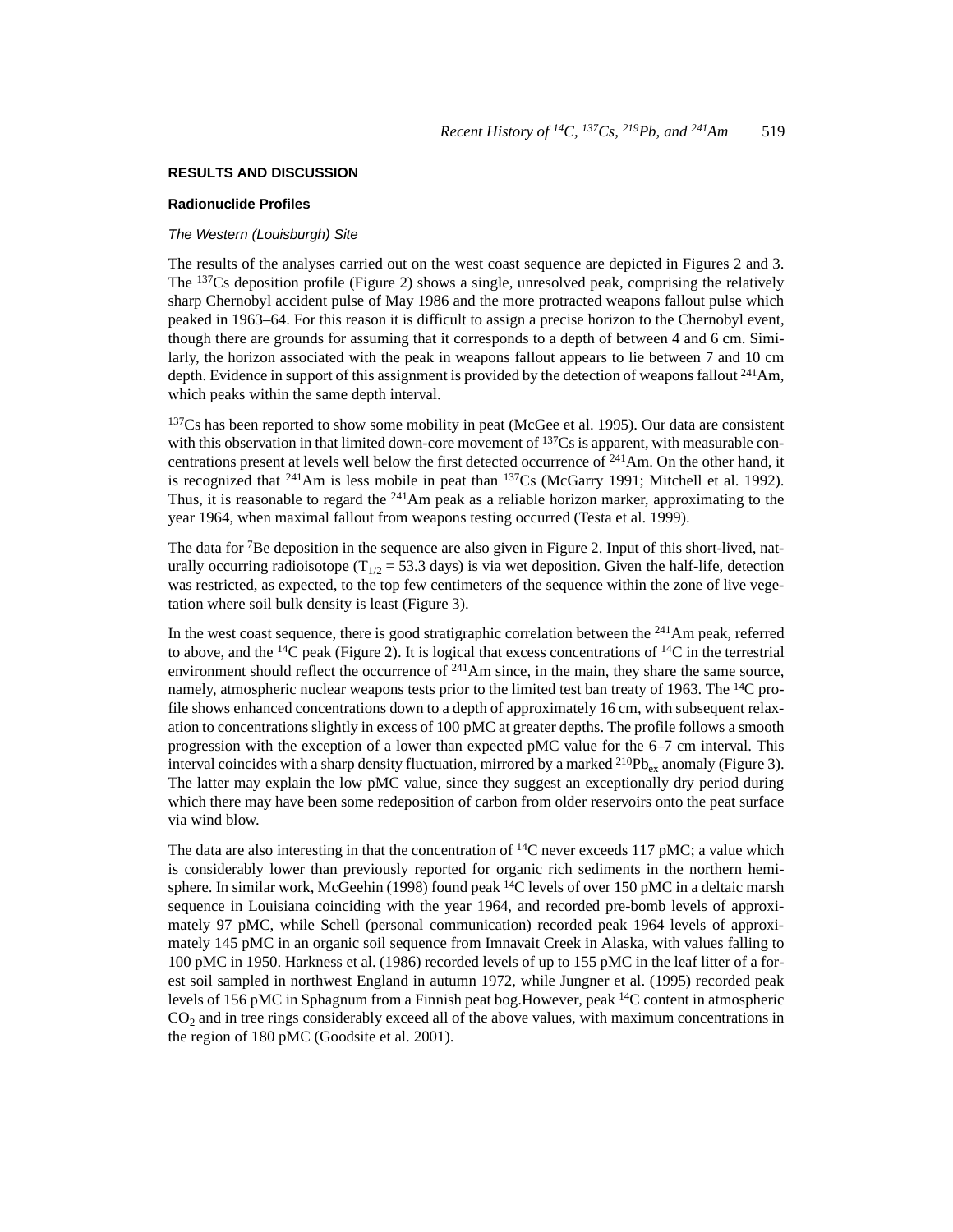

Figure 2 Radionuclide analyses of a composite peat sequence from the west coast site (Louisburgh) showing (a)  ${}^{14}C$  and (b)  ${}^{7}Be$ ,  ${}^{137}Cs$  and  ${}^{241}Am$  profiles. Strata approximating to 1986 (Chernobyl event) and 1964 (weapons fallout peak) are also indicated on the diagram. Note, 241Am values are scaled up by a factor of 10 for ease of display. Error bars represent ± 1 S.D.



Figure 3 Bulk density and  $^{210}Pb_{ex}$  profiles for a composite peat sequence from the west coast site (Louisburgh). Error bars represent  $\pm$  1 S.D. The accumulation rate shown was determined using the CIC model.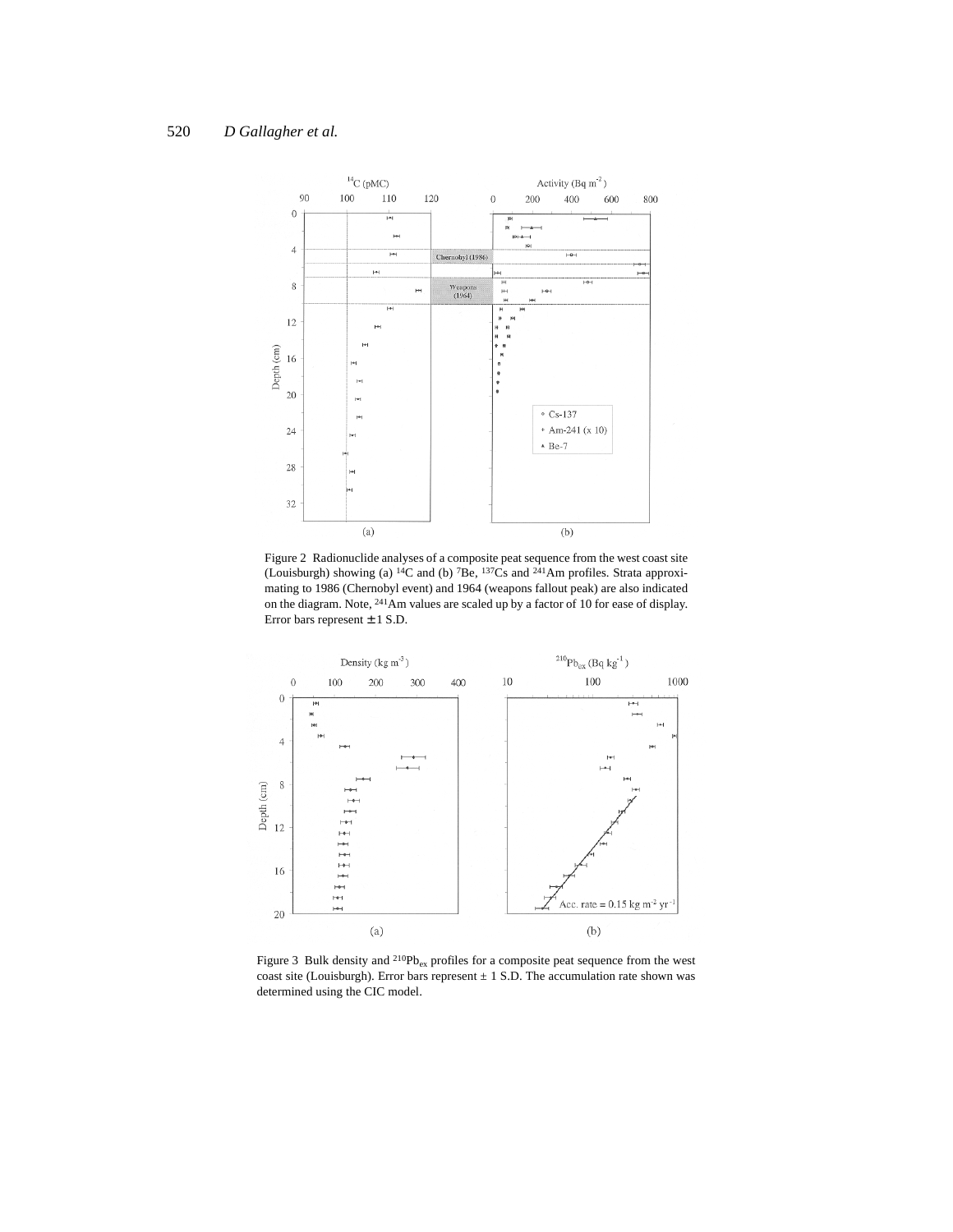Analysis of 214Bi and 214Pb levels (not presented) in this sequence confirm that the 210Pb content is almost entirely unsupported. However, the upper sections (i.e. 0–8 cm), besides showing lower than expected <sup>210</sup>Pb<sub>ex</sub> concentrations, also exhibit considerable variability and, in isolation, cannot be used to construct a reliable chronology for this part of the sequence. The highest sections (i.e. 0–4 cm) comprise live vegetation and the lower than expected  $^{210}Pb_{ex}$  concentrations observed can plausibly be attributed to growth dilution. Anomalous values at 6 and 7 cm depth coincide with greater <sup>214</sup>Bi and <sup>214</sup>Pb activities, indicating increased supported <sup>210</sup>Pb content. Below 8 cm, the <sup>210</sup>Pb<sub>ey</sub> profile represents an excellent radioactive decay sequence  $(r^2 = 0.99)$ . The peat accumulation rate, calculated using the constant initial concentration (CIC) model of Appleby and Oldfield (1992), was found to be 0.15 kg m<sup>-2</sup> yr<sup>-1</sup> (equivalent to a growth rate of 0.12 cm yr<sup>-1</sup>) for this part of the sequence. This value is within previously observed ranges for peat accumulation at these latitudes (Clymo 1991; Mitchell et al. 1992; Tolonen et al. 1992).

### The Eastern (Carlingford Peninsula) Site

The results of the analyses performed on the east coast sequence are given in Figures 4 and 5. In this case, the  $137Cs$  deposition profile (Figure 4) shows a broad and distinctly asymmetric peak which, again, can only be interpreted as an unresolved composite of Chernobyl and weapons fallout inputs to the sequence. The <sup>241</sup>Am profile displays a similar asymmetry; and both appear to be related to a sharp reduction in peat accumulation at the 13 cm depth horizon following a period of very rapid growth. The position of the <sup>241</sup>Am peak, in conjunction with the near identical position of the <sup>14</sup>C peak (Figure 4), clearly constrains the 1964 weapons fallout horizon within the 8–12 cm depth interval. Again, the data illustrate the comparative mobility of  $137Cs$  relative to  $241Am$  in peat systems. The presence of  $7Be$  in the first few sections of the sequence mirrors the pattern observed at the west coast site.

Levels of <sup>14</sup>C rise progressively to a maximum of  $132 \pm 0.7$  pMC at a depth of approximately 9 cm, in good agreement with the  $^{241}$ Am data. Peak  $^{14}$ C levels in this sequence are significantly higher than the corresponding levels in the west coast sequence but, again, considerably lower than peak levels reported for other regions. It is acknowledged that there can be marked regional differences in  $^{14}C$ concentrations (Levin et al. 1985; McCormac et al. 1995), and this may be a case in point.

It is significant that the  ${}^{14}C$  content in strata below 21 cm falls to lower than expected levels, pMC values (circa 90 pMC or less) indicating a conventional  $^{14}C$  age of approximately 800 years. The most likely explanation for these low values is a hiatus in the sequence at this depth. An abrupt change in the <sup>210</sup>Pb<sub>ex</sub> and bulk density gradients at this stratum (Figure 5) supports this contention. However, the absence of detectable <sup>241</sup>Am below 19 cm suggests that any break in the sequence predates the onset of nuclear weapons testing (effectively, the early 1950s). It is noteworthy that we could not have identified a break in the sequence solely on the basis of <sup>210</sup>Pb, <sup>241</sup>Am and <sup>137</sup>Cs data, thus illustrating one of the benefits of  $^{14}C$  analysis.

Along the east coast of Ireland peat soils occur only on high ground and are a rarity in that region relative to the western seaboard where they frequently occur at sea level (due to the oceanic rainfall pattern). Finding ideal sampling locations on the east coast was difficult and we sampled in the knowledge that the site chosen had been cut for fuel within living memory, but "probably not within the last 50 years". Our data appear to validate this information.

Again, low <sup>214</sup>Bi and <sup>214</sup>Pb concentrations in this sequence indicate that the <sup>210</sup>Pb content is almost entirely unsupported. The <sup>210</sup>Pb<sub>ex</sub> data (Figure 5) indicate distinct phases of peat accumulation, with the CIC model giving accumulation rates in the range 0.09 to 0.33 kg m<sup>−</sup>2 yr−1 (equivalent to growth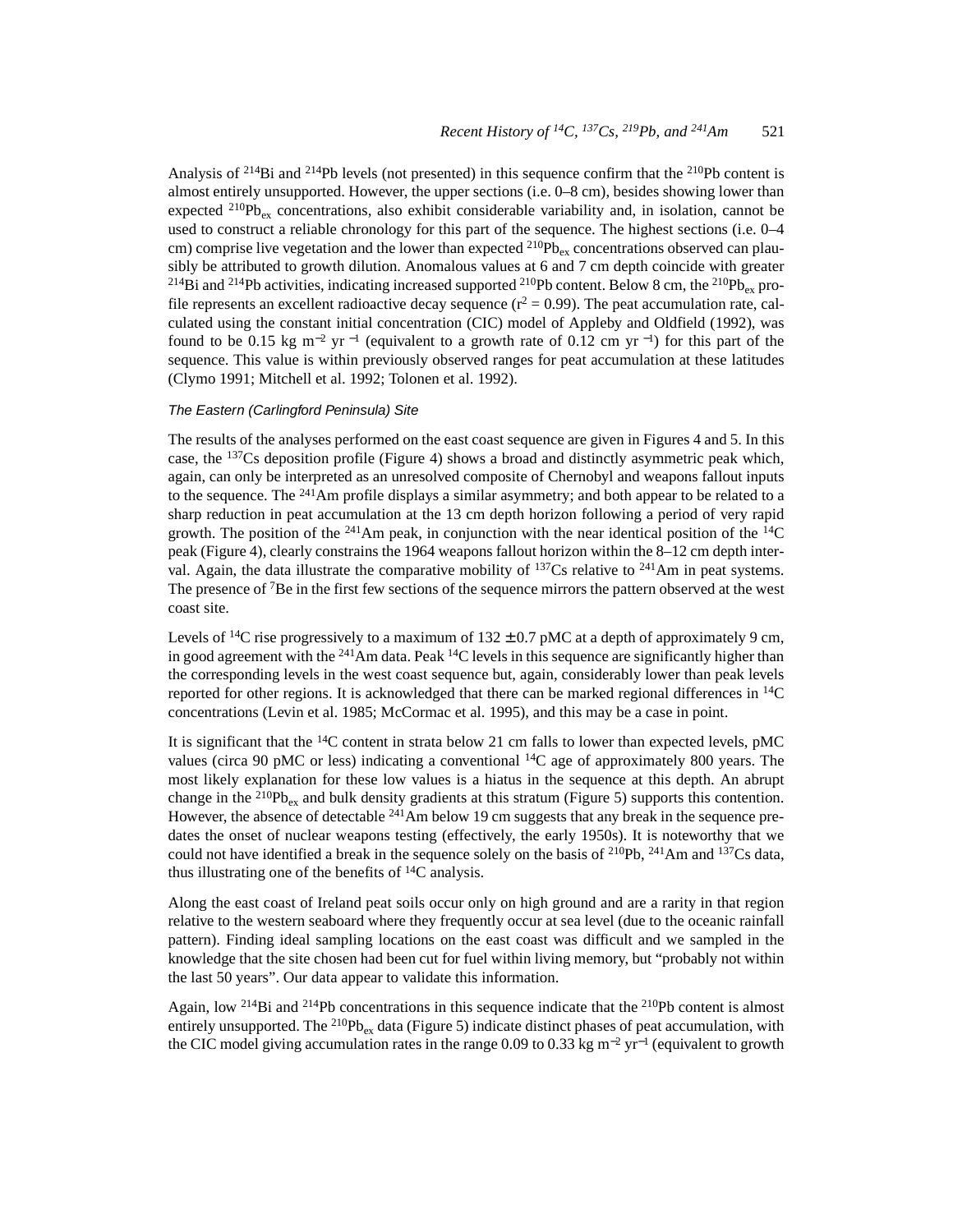# 522 *D Gallagher et al.*



Figure 4 Radionuclide analyses of a composite peat sequence from the east coast site (Carlingford Peninsula) showing a) <sup>14</sup>C and b) <sup>7</sup>Be, <sup>137</sup>Cs, and <sup>241</sup>Am profiles. Strata approximating to 1986 (Chernobyl event) and 1964 (weapons fallout peak) are also indicated on the diagram. Note, 241Am values are scaled up by a factor of 10 for ease of display. Error bars represent  $\pm$  1 S.D.



Figure 5 Bulk density and  $^{210}Pb_{ex}$  profiles for a composite peat sequence from the east coast site (Carlingford Peninsula). Error bars represent  $\pm 1$   $\sigma$ . The accumulation rate quoted was determined using the CIC model. Horizontal lines indicate changes in trends of bulk density and <sup>210</sup>Pb<sub>ex</sub> data.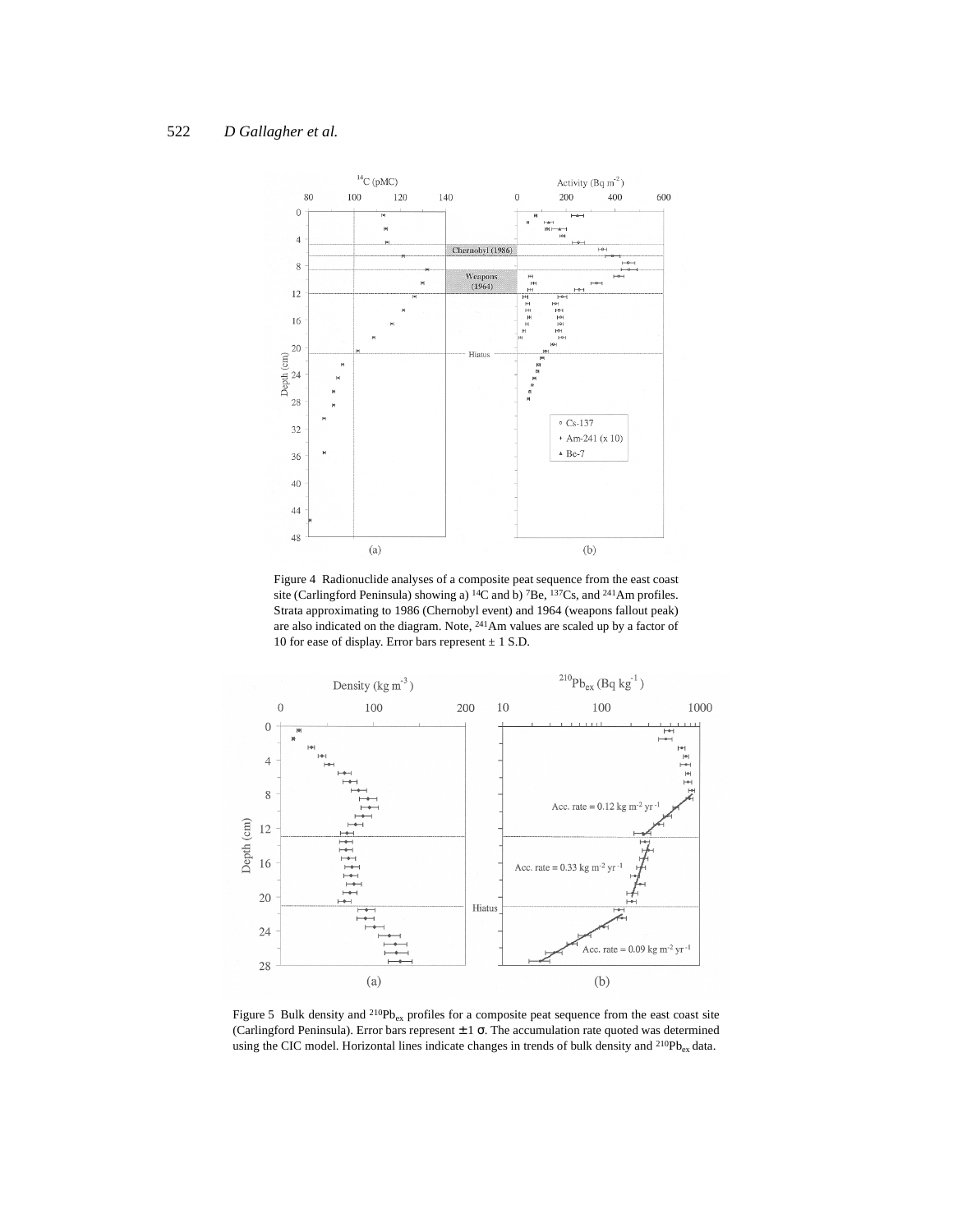rates of 0.08 to 0.45 cm yr<sup>−</sup>1). Bulk density values increase progressively down the sequence to almost 100 kg m<sup>-3</sup> at 9 cm depth. This value is similar to previously published data for Sphagnum bogs (Clymo 1991). Below this depth, abrupt changes in the bulk density gradient are apparent, which are matched by changes in the peat accumulation rate. Both of these features are probably indicative of changes in the composition of the plant communities that colonized the bog.

## **Inventories**

Measured inventories for <sup>14</sup>C, <sup>137</sup>Cs, <sup>210</sup>Pb, and <sup>241</sup>Am at the two sites are given in Table 1. In determining these inventories we used as our reference horizon the depth at which  $^{14}C$  enrichment values relaxed to pre-1950 levels, i.e. around 100 pMC.

The <sup>210</sup>Pb<sub>ex</sub> inventory at the east coast site (6500 ± 300 Bq m<sup>-2</sup>) exceeds that at the west coast site  $(5300 \pm 400 \text{ Bq m}^{-2})$  by approximately 20%. A similar difference is evident in the case of <sup>137</sup>Cs and  $241$ Am, and can be attributed in all three cases to the difference in rainfall between the two sites (Table 2), which was also about 20% in the relevant period.

Bulk density measurements reveal greater organic matter accumulation at the western site (22.5 kg m<sup>-2</sup>) relative to the eastern site (14.2 kg m<sup>-2</sup>), where both values represent accumulation above the 100-pMC horizon. Hence, although we observe higher  $14C$  peak levels at the latter, the  $14C$ inventory for this site, at 1790  $\pm$  20 Bq m<sup>-2</sup>, is considerably smaller than the corresponding inventory for the west coast site  $(2100 \pm 20 \text{ Bq m}^{-2})$ . On the other hand, the post-1950 enrichment at the east coast site, although very small at 300  $\pm$  10 Bq m<sup>-2</sup>, is almost twice that found at the west coast site  $(170 \pm 10 \text{ Bg m}^{-2})$ . Whether any of this difference can be attributed to the greater oceanic influence at the latter site is unclear. However, the possibility of significant east coast enhancement due to past <sup>14</sup>C discharges from nuclear installations in the UK seems unlikely given the distance of our study site from these installations. It is relevant that Otlet et al. (1990), who measured enhanced  $^{14}$ C concentrations in biota close to the Sellafield complex, reported a rapid fall off in concentrations with distance from the site.

Table 1 <sup>14</sup>C, <sup>137</sup>Cs, <sup>210</sup>Pb<sub>ex</sub> and <sup>241</sup>Am inventories ( $\pm$  1 S.D.) in composite peat sequences from the east and west coasts of Ireland

| Location/site           | Inventory (Bq m <sup>-2</sup> ) |                   |                     |                 |  |
|-------------------------|---------------------------------|-------------------|---------------------|-----------------|--|
|                         | 14 $\sim$                       | 137C <sub>c</sub> | $^{210}Pb_{\rm ev}$ | $^{241}$ Am     |  |
| East Coast /Carlingford | $1790 \pm 20$                   | $4800 \pm 200$    | $6500 \pm 300$      | $43 \pm 3$      |  |
| West Coast /Louisburgh  | $2100 \pm 20$                   | $3900 \pm 200$    | $5300 \pm 400$      | $35 \pm 3$      |  |
| East: west ratio        | $0.85 \pm 0.02$                 | $1.23 \pm 0.08$   | $1.23 \pm 0.11$     | $1.23 \pm 0.14$ |  |

| Location/site           | Grid reference | Altitude (m) | Rainfall <sup>a</sup> (mm $yr^{-1}$ ) |
|-------------------------|----------------|--------------|---------------------------------------|
| East coast /Carlingford | J 154 131      | 390.         | 1500                                  |
| West coast /Louisburgh  | L 886 741      | 110          | 1250                                  |
|                         |                |              |                                       |

aEstimated from published annual rainfall data for 1961–90 (Fitzgerald and Forrestal 1996)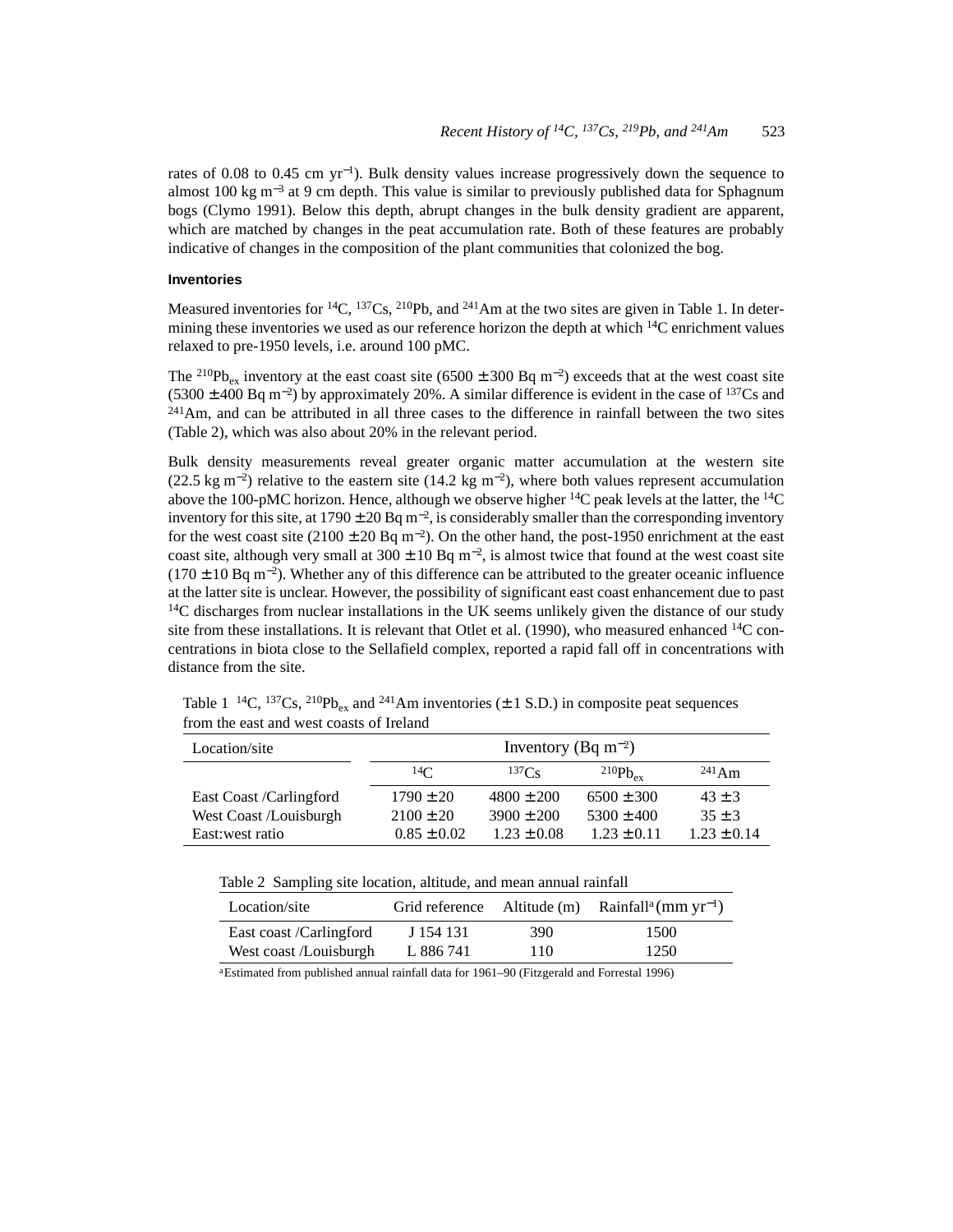## **CONCLUSIONS**

The greater  $^{210}Pb_{ex}$  input at the east coast site is consistent with higher wet deposition, and is reflected in similar differences in the  $137Cs$  and  $241Am$  inventories. Significantly, the data for  $137Cs$ and 241Am show no evidence of enhanced deposition at either site from sources other than weapons testing and Chernobyl.

Peak 14C concentrations are clearly higher at the eastern site than at the western site. The strong oceanic influence on the western seaboard may partially account for this finding. Both of our sampling sites show lower peak  $^{14}C$  pMC values than previous studies at continental locations would lead us to expect. It is difficult to sample peat sequences at very fine resolution, and as a result it is likely that the sharp peak from weapons fallout may be partially flattened.

There is a good stratigraphic correlation between  $^{241}$ Am and  $^{14}$ C maxima in both cores, and these data are used as mutually supportive evidence for the depths at which peak weapons-test fallout occurs. It is worth stressing the value of contemporary  $14C$  data when assigning chronologies to recent stratigraphic sequences. Such data usefully complement other more commonly employed dating techniques.

## **ACKNOWLEDGMENTS**

The authors gratefully acknowledge the support provided for this project by Enterprise Ireland (Grant Code SC/98/721), and the National University of Ireland, Dublin (Grant Code RP137/98). We also wish to thank Bob Kalin and Neil Ogle of The Queen's University of Belfast, who were responsible for the stable isotope analysis, and our colleague Luis León Vintró who provided helpful advice and assistance. Finally, we thank Bart Finn, Dave Cooney, Tom McKenna, Peggy Curran and Marian Hanson for continued technical and administrative support.

#### **REFERENCES**

- Appleby PG, Oldfield F. 1992. Application of 210Pb to sedimentation studies. In: Ivanovich M, Harmon RS, editors. *Uranium-series disequilibrium: applications to earth, marine & environmental sciences.* Oxford: Oxford University Press. p 731–78.
- Arnold L. 1992. *Windscale 1957: anatomy of a nuclear accident*. Dublin: Gill and Macmillan. p 235.
- Chamberlain AC. 1996. Emissions from Sellafield and activities in soil. *The science of the total environment* 177:259–80.
- Clymo RS. 1991. Peat growth. In: Shane LCK, Cushing EJ, editors. *Quaternary landscapes.* Minnesota: University of Minnesota Press. p 76–112.
- Cmnd 302. 1957. Accident at Windscale No. 1 pile on 10 October 1957. London: HMSO. p 23.
- Cook GT, Dugmore AJ, Shore JS. 1998. The influence of pretreatment on humic acid yield and 14C age of Carex peat. *Radiocarbon* 40(1):21–7.
- Crick MJ, Linsley GS. 1982. An assessment of the radiological impact of the Windscale reactor fire, October 1957. Chilton: NRPB. R135: p 48.
- Crick MJ, Linsley GS. 1983. An assessment of the radiological impact of the Windscale reactor fire, October 1957. Chilton:NRPB. R135 Addendum.
- Fitzgerald D, Forrestal F. 1996. Monthly and annual av-

erages of rainfall for Ireland 1961–1990. Irish Meteorological Service, Dublin. p 52.

- Goodsite ME, Rom W, Heinemeier J, Lange T, Ooi S, Appleby PG, Shotyk W, van der Knaap WO, Lohse C, Hansen TS. 2001. High-resolution AMS 14C dating of post-bomb peat archives of atmospheric pollutants. *Radiocarbon*. This issue.
- Gray J, Jones SR, Smith AD. 1995. Discharges to the environment from the Sellafield site 1951-1992. *Journal of Radiological Protection* 15(2):99–131.
- Harkness DD, Harrison AF, Bacon PJ. 1986. The temporal distribution of "bomb" 14C in a forest soil. *Radiocarbon* 28(2A):328–37.
- Jones SR, Williams SN, Smith AD, Cawse PA, Baker SJ. 1996. Deposition of actinides in the vicinity of Sellafield, Cumbria: accounting for historical discharges to atmosphere from the plant. *The Science of the Total Environment* 183:213–29.
- Jungner H, Sonninen E, Possnert G, Tolonen K. 1995. Use of bomb-produced 14C to evaluate the amount of CO2 emanating from two peat bogs in Finland. *Radiocarbon* 37(2):567–73.
- Levin I, Kromer B, Schonch-Fisher H, Bruns M, Münnich M, Berdau D, Vogel HC, Münnich KO. 1985. 25 years of tropospheric 14C observations in Central Eu-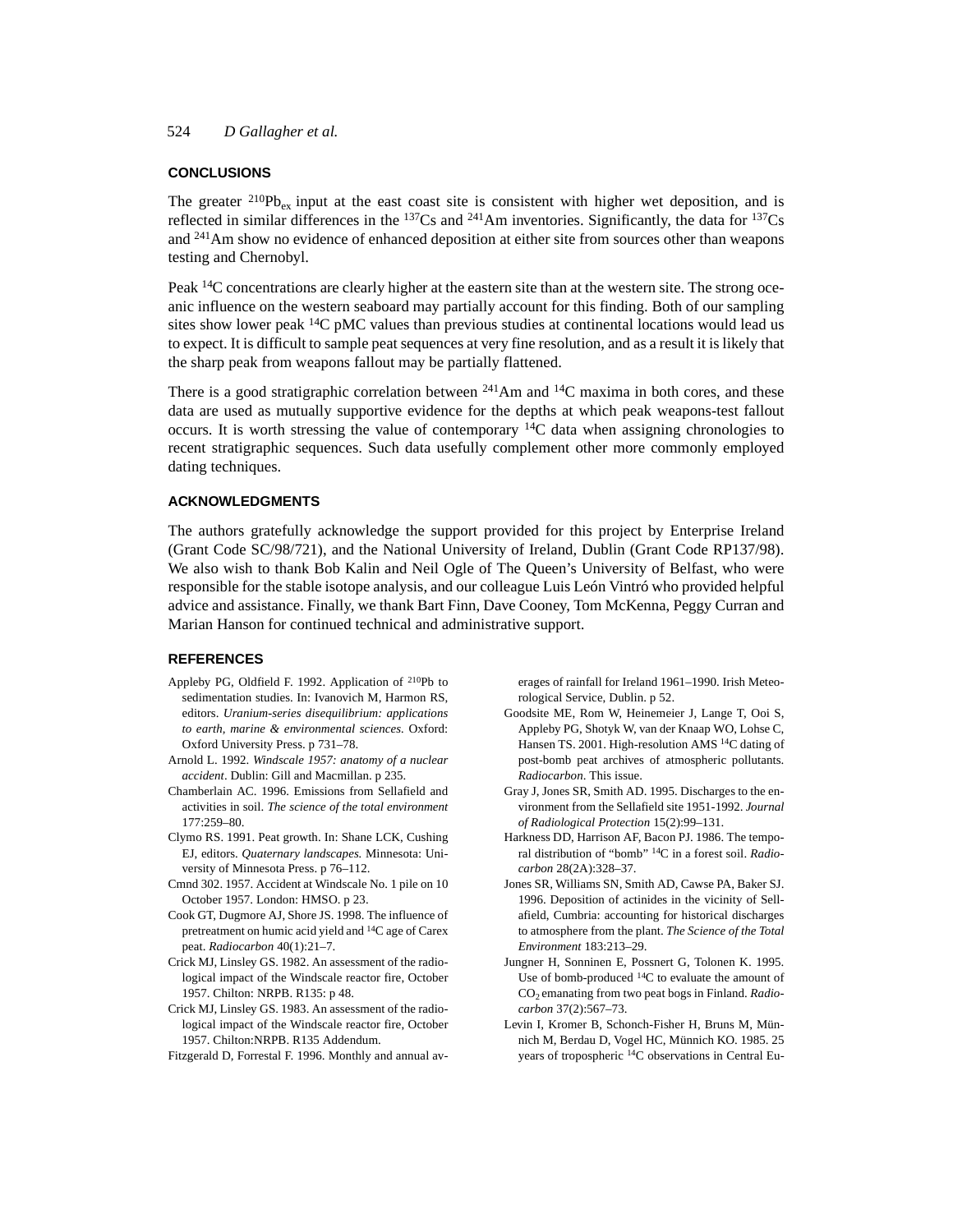rope. *Radiocarbon* 27(1):1–9.

- McCormac FG, Baillie MGL, Pilcher JR. 1995. Location dependent differences in the 14C content of wood. *Radiocarbon* 37(2):395–407.
- McGarry AT. 1991. *Nuclear fallout and heavy metal deposition in ombrogenous peats in Ireland* [PhD thesis]. Dublin: National University of Ireland. p 165.
- McGee EJ, Synnott HJ, Keatinge M, Colgan PA. 1995. Variability and experimental design for site assessment of Cs-137. *Health Physics* 68:320–7.
- McGeehin JP. 1998. 14C age determinations. In: Walsh H, editor. *Carbon storage and Late Holocene chronostratigraphy of a Mississippi River deltaic marsh, St. Bernard Parish, Louisiana.* First report: Mississippi Basin Carbon Project Process Studies. Markewich: U.S. Geological Survey Open-File Report. p 98–136.
- McGeoghegan D, Binks K. 2000. Mortality and cancer registration experience of the Sellafield employees known to have been involved in the 1957 Windscale accident. *Journal of Radiological Protection* 20:261–74.
- McNamara N, McCartney M. 1998. A new estimate of atmospheric 14C discharges from Sellafield. *Journal of Environmental Radioactivity* 41(1):1–10.
- McNamara N, McCartney M, Scott EM. 1998. A review of 14C waste arising from the nuclear industry in the

United Kingdom. *Radiocarbon* 40(1):425–32.

- Mitchell PI, Schell WR, McGarry A, Ryan TP, Sánchez-Cabeza JA, Vidal-Quadras A. 1992. Studies of the vertical distribution of Cs-134, Cs-137, Pu-238, Pu-239,240, Am-241 and Pb-210 in ombrogeneous mires at mid-latitudes. *Journal of Radioanalytical and Nuclear Chemistry (Articles)* 156(2):361–87.
- Otlet RL, Walker AJ, Fulker MJ. 1990. Survey of the dispersion of 14C in the vicinity of the UK reprocessing site at Sellafield. *Radiocarbon* 32(1):23–30.
- Stuiver M, Östlund HG. 1980. GEOSECS Atlantic radiocarbon. *Radiocarbon* 22(1):1–24.
- Testa C, Jia G, Degetto S, Desideri D, Guerra F, Meli MA, Roselli C. 1999. Vertical profiles of <sup>239,240</sup>Pu and 241Am in two Sphagnum mosses of Italian peat*. The Science of the Total Environment* 232:27–31.
- Tolonen K, Vasander H, Damman AWH, Clymo RS. 1992. Rate of apparent and true carbon accumulation in boreal peatlands. Proceedings of the 9th International Peat Congress, Uppsala. International Peat Society 1:319–33.
- UNSCEAR. 1993. Report on Ionising Radiation to General Assembly, United Nations, New York.
- <span id="page-8-0"></span>Williams JB. 1989. Examination of freshwater peat pretreatment methodology. *Radiocarbon* 31(3):269–75.